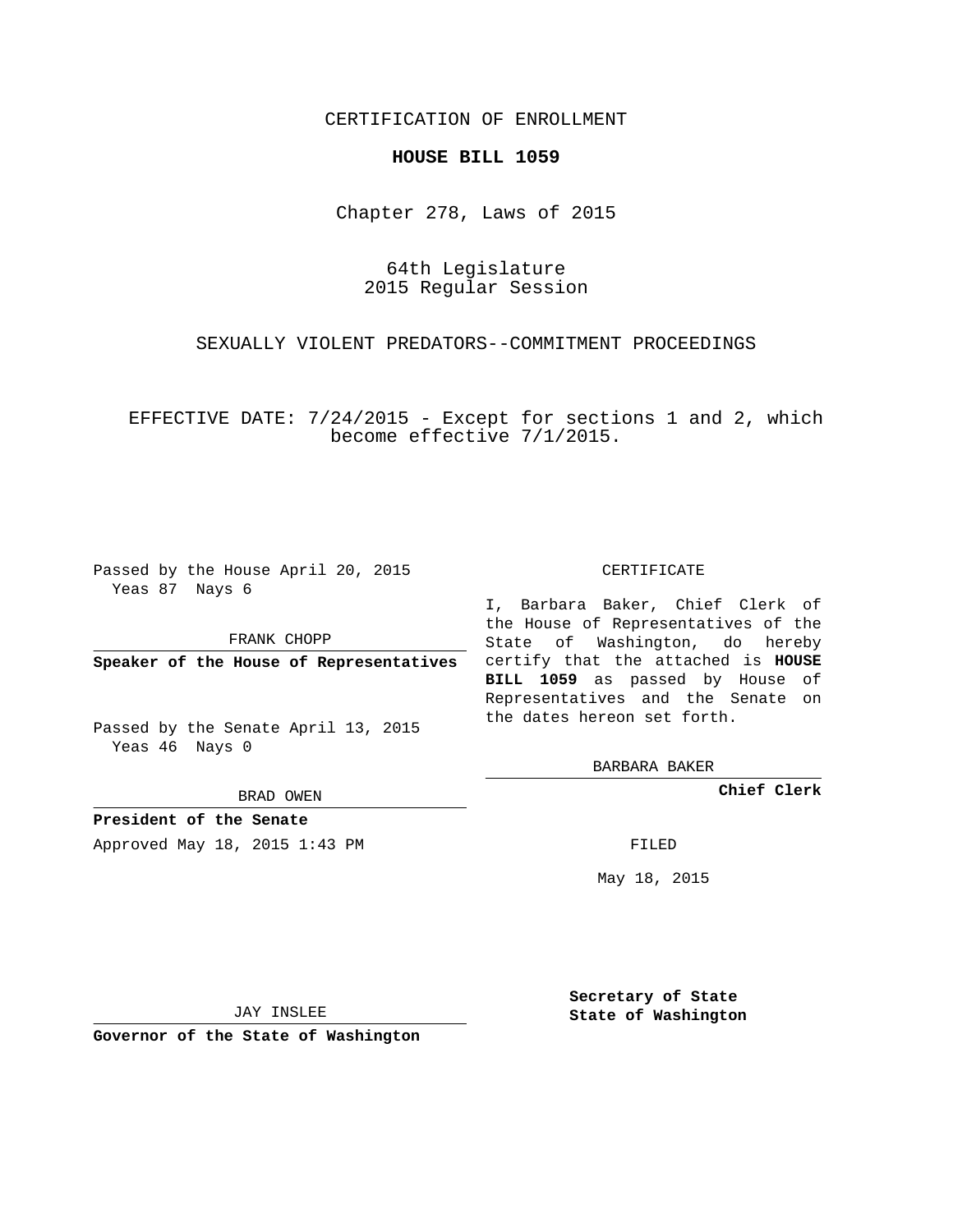## **HOUSE BILL 1059**

## AS AMENDED BY THE SENATE

Passed Legislature - 2015 Regular Session

# **State of Washington 64th Legislature 2015 Regular Session**

**By** Representatives Fagan, Goodman, Hayes, Moscoso, Takko, Tarleton, Orwall, Nealey, Klippert, Pettigrew, Gregerson, Haler, Fitzgibbon, Stanford, and Farrell; by request of Attorney General

Prefiled 12/30/14. Read first time 01/12/15. Referred to Committee on Public Safety.

1 AN ACT Relating to sexually violent predators; amending RCW 2 71.09.070, 71.09.020, and 71.09.096; providing an effective date; and 3 declaring an emergency.

4 BE IT ENACTED BY THE LEGISLATURE OF THE STATE OF WASHINGTON:

5 **Sec. 1.** RCW 71.09.070 and 2011 2nd sp.s. c 7 s 1 are each 6 amended to read as follows:

7 (1) Each person committed under this chapter shall have a current 8 examination of his or her mental condition made by the department 9 ((of social and health services)) at least once every year. ((The 10 annual report shall include))

11 (2) The evaluator must prepare a report that includes 12 consideration of whether:

13 (a) The committed person currently meets the definition of a 14 sexually violent predator ((and whether));

15 (b) Conditional release to a less restrictive alternative is in 16 the best interest of the person; and

17 (c) Conditions can be imposed that would adequately protect the 18 community.

19 (3) The department, on request of the committed person, shall 20 allow a record of the annual review interview to be preserved by 21 audio recording and made available to the committed person.

p. 1 HB 1059.SL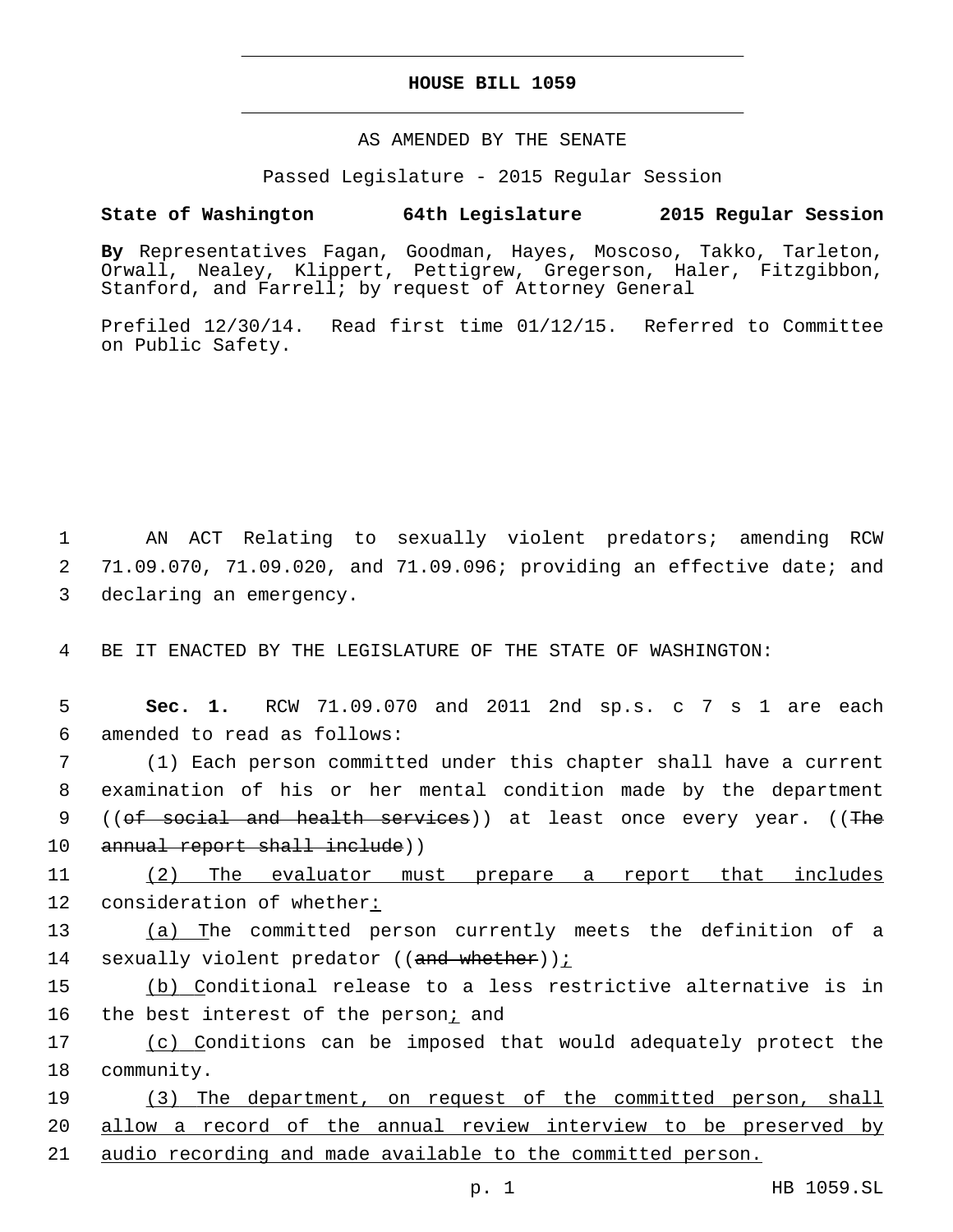(4) The evaluator must indicate in the report whether the committed person participated in the interview and examination.

 (5) The department ((of social and health services)) shall file 4 ((this periodie)) the report with the court that committed the person under this chapter. The report shall be in the form of a declaration or certification in compliance with the requirements of RCW 9A.72.085 and shall be prepared by a professionally qualified person as defined by rules adopted by the secretary. A copy of the report shall be served on the prosecuting agency involved in the initial commitment and upon the committed person and his or her counsel.

 (6)(a) The committed person may retain, or if he or she is indigent and so requests, the court may appoint a qualified expert or a professional person to examine him or her, and such expert or professional person shall have access to all records concerning the 15 person.

 $((+2)^{n})$  (b) Any report prepared by the expert or professional person and any expert testimony on the committed person's behalf is not admissible in a proceeding pursuant to RCW 71.09.090, unless the 19 committed person participated in the most recent interview and evaluation completed by the department.

 (7) If an unconditional release trial is ordered pursuant to RCW 71.09.090, this section is suspended until the completion of that 23 trial. If the individual is found either by jury or the court to continue to meet the definition of a sexually violent predator, the department must conduct an examination pursuant to this section no later than one year after the date of the order finding that the 27 individual continues to be a sexually violent predator. The examination must comply with the requirements of this section.

 (8) During any period of confinement pursuant to a criminal conviction, or for any period of detention awaiting trial on criminal charges, this section is suspended. Upon the return of the person committed under this chapter to the custody of the department, the department shall initiate an examination of the person's mental condition. The examination must comply with the requirements of 35 subsection (1) of this section.

 **Sec. 2.** RCW 71.09.020 and 2009 c 409 s 1 are each amended to read as follows:37

 Unless the context clearly requires otherwise, the definitions in 39 this section apply throughout this chapter.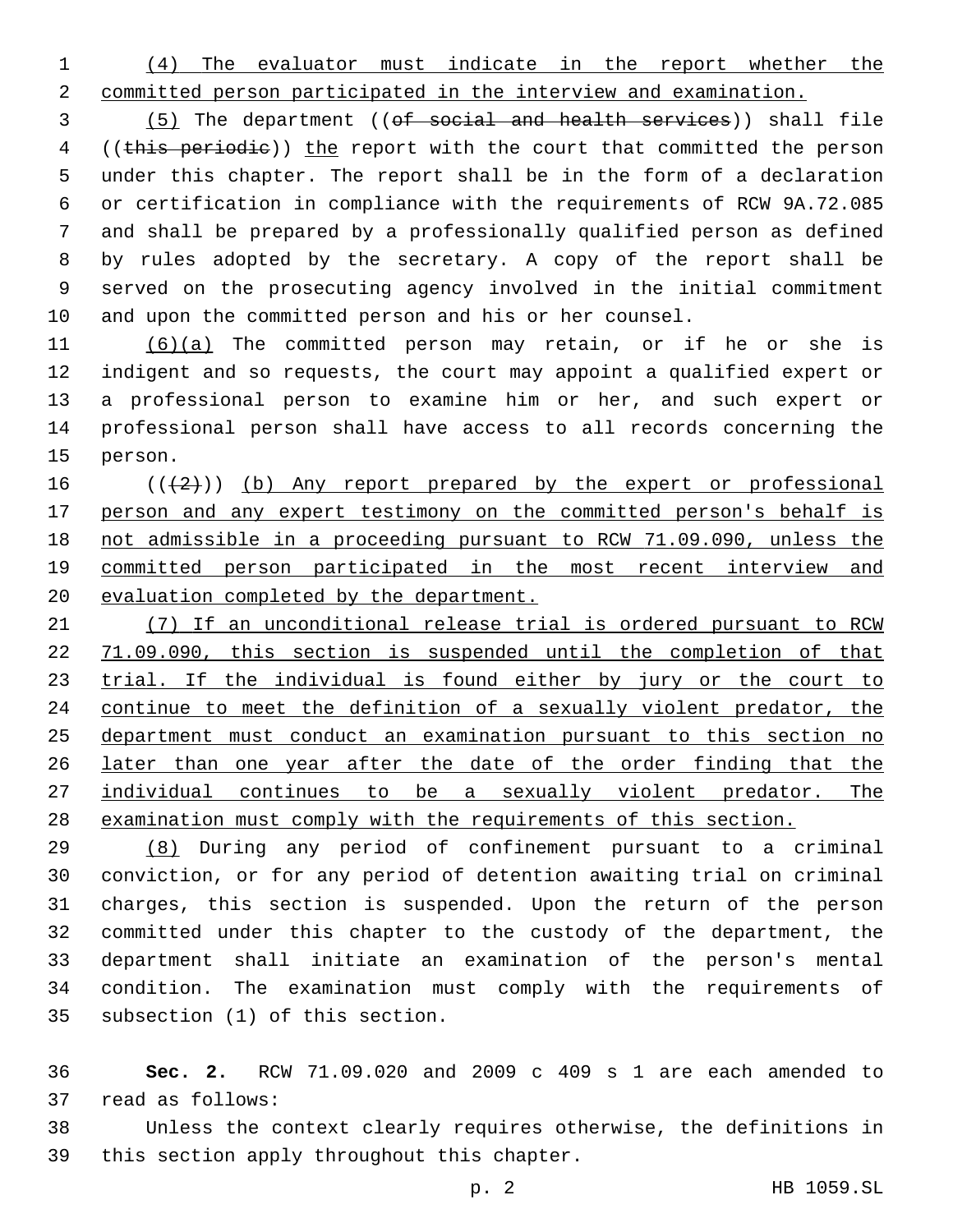(1) "Department" means the department of social and health 2 services.

 (2) "Health care facility" means any hospital, hospice care center, licensed or certified health care facility, health maintenance organization regulated under chapter 48.46 RCW, federally qualified health maintenance organization, federally approved renal dialysis center or facility, or federally approved blood bank.

 (3) "Health care practitioner" means an individual or firm licensed or certified to engage actively in a regulated health 10 profession.

 (4) "Health care services" means those services provided by health professionals licensed pursuant to RCW 18.120.020(4).

 (5) "Health profession" means those licensed or regulated 14 professions set forth in RCW 18.120.020(4).

 (6) "Less restrictive alternative" means court-ordered treatment in a setting less restrictive than total confinement which satisfies the conditions set forth in RCW 71.09.092. A less restrictive alternative may not include placement in the community protection 19 program as pursuant to RCW 71A.12.230.

 (7) "Likely to engage in predatory acts of sexual violence if not confined in a secure facility" means that the person more probably than not will engage in such acts if released unconditionally from detention on the sexually violent predator petition. Such likelihood must be evidenced by a recent overt act if the person is not totally confined at the time the petition is filed under RCW 71.09.030.

 (8) "Mental abnormality" means a congenital or acquired condition affecting the emotional or volitional capacity which predisposes the person to the commission of criminal sexual acts in a degree constituting such person a menace to the health and safety of others.

 (9) "Personality disorder" means an enduring pattern of inner experience and behavior that deviates markedly from the expectations of the individual's culture, is pervasive and inflexible, has onset in adolescence or early adulthood, is stable over time and leads to distress or impairment. Purported evidence of a personality disorder must be supported by testimony of a licensed forensic psychologist or 36 psychiatrist.

 (10) "Predatory" means acts directed towards: (a) Strangers; (b) individuals with whom a relationship has been established or promoted for the primary purpose of victimization; or (c) persons of casual acquaintance with whom no substantial personal relationship exists.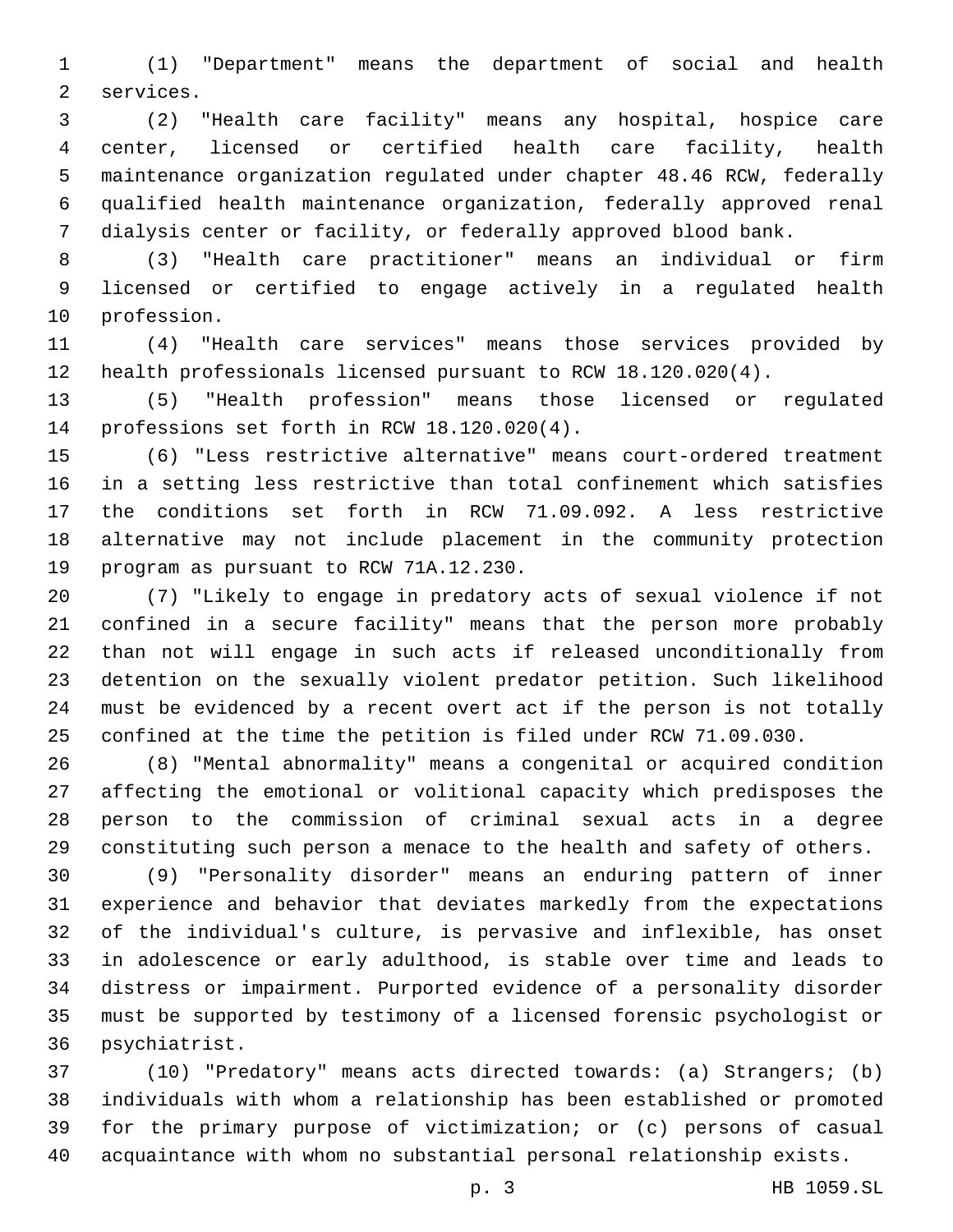(11) "Prosecuting agency" means the prosecuting attorney of the county where the person was convicted or charged or the attorney general if requested by the prosecuting attorney, as provided in RCW 71.09.030.4

 (12) "Recent overt act" means any act, threat, or combination thereof that has either caused harm of a sexually violent nature or creates a reasonable apprehension of such harm in the mind of an objective person who knows of the history and mental condition of the 9 person engaging in the act or behaviors.

 (13) "Risk potential activity" or "risk potential facility" means an activity or facility that provides a higher incidence of risk to the public from persons conditionally released from the special commitment center. Risk potential activities and facilities include: Public and private schools, school bus stops, licensed day care and licensed preschool facilities, public parks, publicly dedicated trails, sports fields, playgrounds, recreational and community centers, churches, synagogues, temples, mosques, public libraries, public and private youth camps, and others identified by the department following the hearings on a potential site required in RCW 71.09.315. For purposes of this chapter, "school bus stops" does not include bus stops established primarily for public transit.

 (14) "Secretary" means the secretary of social and health 23 services or the secretary's designee.

 (15) "Secure facility" means a residential facility for persons civilly confined under the provisions of this chapter that includes security measures sufficient to protect the community. Such facilities include total confinement facilities, secure community transition facilities, and any residence used as a court-ordered 29 placement under RCW 71.09.096.

 (16) "Secure community transition facility" means a residential facility for persons civilly committed and conditionally released to a less restrictive alternative under this chapter. A secure community transition facility has supervision and security, and either provides or ensures the provision of sex offender treatment services. Secure community transition facilities include but are not limited to the facility established pursuant to RCW 71.09.250(1)(a)(i) and any community-based facilities established under this chapter and operated by the secretary or under contract with the secretary.

 (17) "Sexually violent offense" means an act committed on, before, or after July 1, 1990, that is: (a) An act defined in Title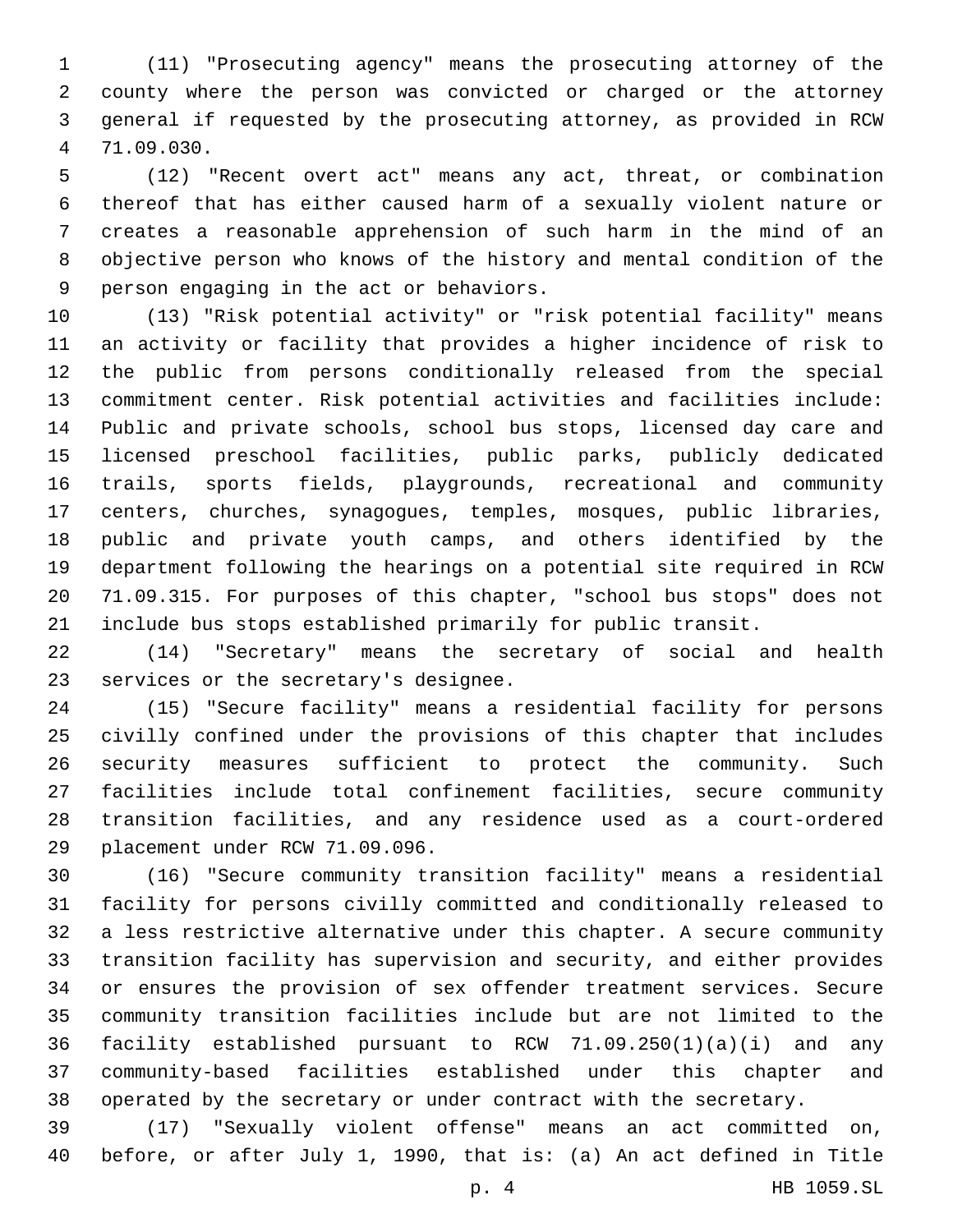9A RCW as rape in the first degree, rape in the second degree by forcible compulsion, rape of a child in the first or second degree, statutory rape in the first or second degree, indecent liberties by forcible compulsion, indecent liberties against a child under age fourteen, incest against a child under age fourteen, or child molestation in the first or second degree; (b) a felony offense in effect at any time prior to July 1, 1990, that is comparable to a sexually violent offense as defined in (a) of this subsection, or any federal or out-of-state conviction for a felony offense that under the laws of this state would be a sexually violent offense as defined in this subsection; (c) an act of murder in the first or second degree, assault in the first or second degree, assault of a child in the first or second degree, kidnapping in the first or second degree, burglary in the first degree, residential burglary, or unlawful imprisonment, which act, either at the time of sentencing for the offense or subsequently during civil commitment proceedings pursuant to this chapter, has been determined beyond a reasonable doubt to have been sexually motivated, as that term is defined in RCW 9.94A.030; or (d) an act as described in chapter 9A.28 RCW, that is an attempt, criminal solicitation, or criminal conspiracy to commit one of the felonies designated in (a), (b), or (c) of this 22 subsection.

 (18) "Sexually violent predator" means any person who has been convicted of or charged with a crime of sexual violence and who suffers from a mental abnormality or personality disorder which makes the person likely to engage in predatory acts of sexual violence if 27 not confined in a secure facility.

 (19) "Total confinement facility" means a secure facility that provides supervision and sex offender treatment services in a total confinement setting. Total confinement facilities include the special commitment center and any similar facility designated as a total 32 confinement facility by the secretary.

 (20) "Treatment" means the sex offender specific treatment program at the special commitment center or a specific course of sex offender treatment pursuant to RCW 71.09.092 (1) and (2).

 **Sec. 3.** RCW 71.09.096 and 2009 c 409 s 10 are each amended to 37 read as follows:

 (1) If the court or jury determines that conditional release to a less restrictive alternative is in the best interest of the person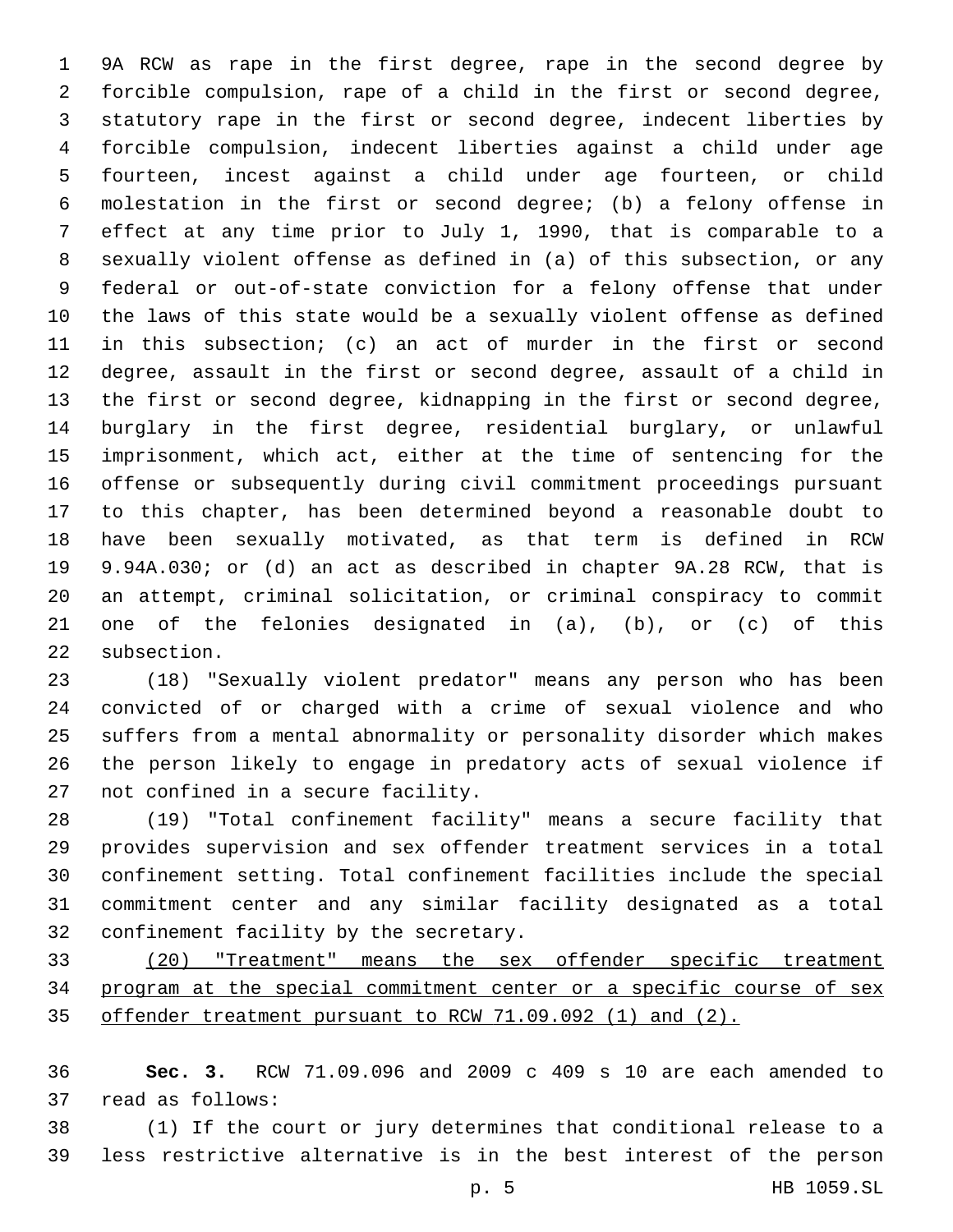and includes conditions that would adequately protect the community, and the court determines that the minimum conditions set forth in RCW 71.09.092 and in this section are met, the court shall enter judgment 4 and direct a conditional release.

 (2) The court shall impose any additional conditions necessary to ensure compliance with treatment and to protect the community. If the court finds that conditions do not exist that will both ensure the person's compliance with treatment and protect the community, then the person shall be remanded to the custody of the department of social and health services for control, care, and treatment in a secure facility as designated in RCW 71.09.060(1).

 (3) If the service provider designated by the court to provide inpatient or outpatient treatment or to monitor or supervise any other terms and conditions of a person's placement in a less restrictive alternative is other than the department of social and health services or the department of corrections, then the service provider so designated must agree in writing to provide such treatment, monitoring, or supervision in accord with this section. Any person providing or agreeing to provide treatment, monitoring, or supervision services pursuant to this chapter may be compelled to testify and any privilege with regard to such person's testimony is 22 deemed waived.

 (4) Prior to authorizing any release to a less restrictive alternative, the court shall impose such conditions upon the person as are necessary to ensure the safety of the community. The court shall order the department of corrections to investigate the less restrictive alternative and recommend any additional conditions to the court. These conditions shall include, but are not limited to the following: Specification of residence, prohibition of contact with potential or past victims, prohibition of alcohol and other drug use, participation in a specific course of inpatient or outpatient treatment that may include monitoring by the use of polygraph and plethysmograph, monitoring through the use of global positioning satellite technology, supervision by a department of corrections community corrections officer, a requirement that the person remain within the state unless the person receives prior authorization by the court, and any other conditions that the court determines are in the best interest of the person or others. A copy of the conditions of release shall be given to the person and to any designated service 40 providers.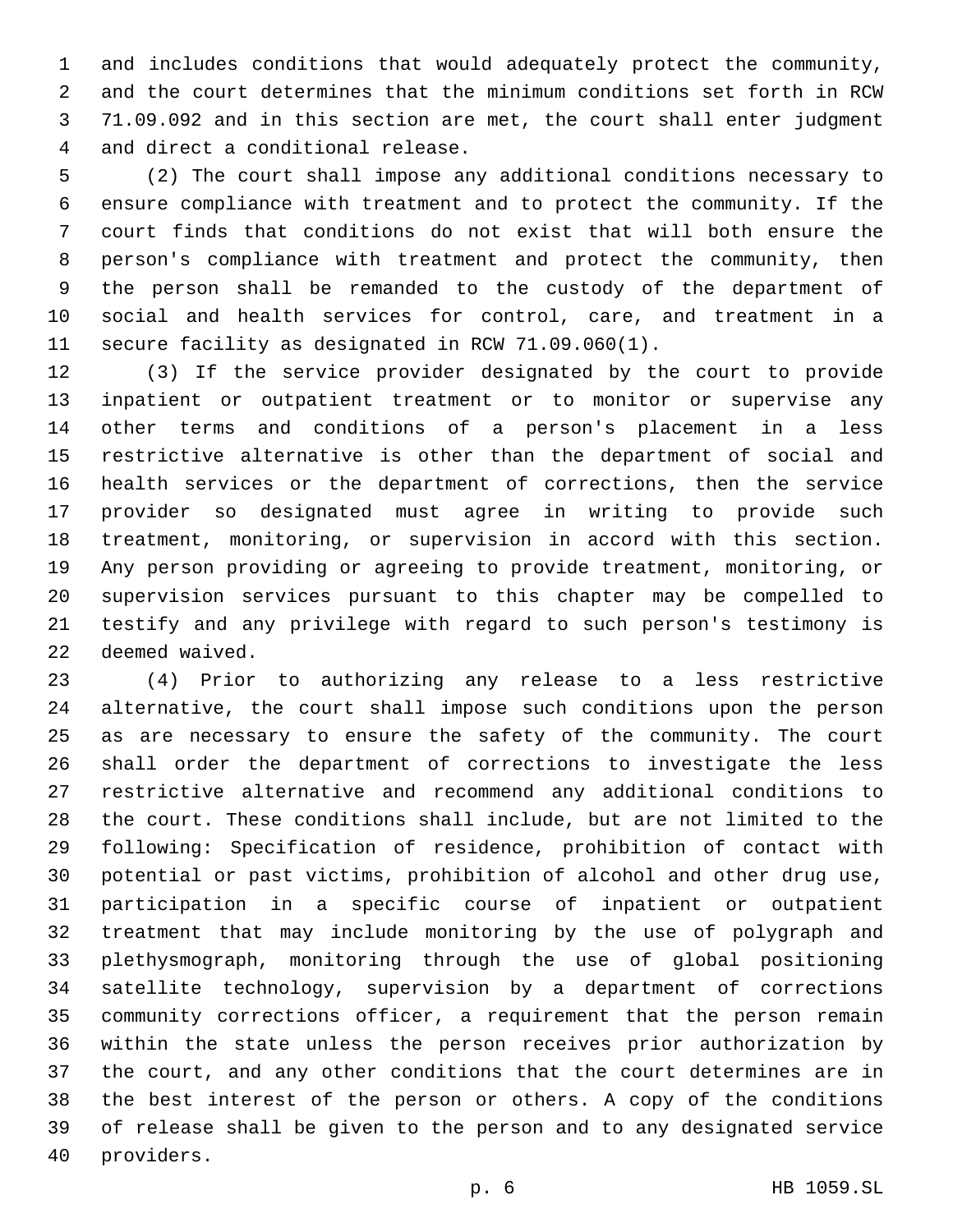(5)(a) Prior to authorizing release to a less restrictive 2 alternative, the court shall consider whether it is appropriate to 3 release the person to the person's county of commitment. To ensure equitable distribution of releases, and prevent the disproportionate grouping of persons subject to less restrictive orders in any one county, or in any one jurisdiction or community within a county, the legislature finds it is appropriate for releases to a less restrictive alternative to occur in the person's county of commitment, unless the court determines that the person's return to his or her county of commitment would be inappropriate considering any court-issued protection orders, victim safety concerns, the availability of appropriate treatment or facilities that would 13 adequately protect the community, negative influences on the person, 14 or the location of family or other persons or organizations offering 15 support to the person. When the department or court assists in developing a placement under this section which is outside of the 17 county of commitment, and there are two or more options for placement, it shall endeavor to develop the placement in a manner 19 that does not have a disproportionate effect on a single county.

 (b) If the committed person is not conditionally released to his or her county of commitment, the department shall provide the law and justice council of the county in which the person is conditionally released with notice and a written explanation.

 (c) For purposes of this section, the person's county of commitment means the county of the court which ordered the person's commitment.

 (d) This subsection (5) does not apply to releases to a secure community transition facility under RCW 71.09.250.

 (6) Any service provider designated to provide inpatient or outpatient treatment shall monthly, or as otherwise directed by the court, submit to the court, to the department of social and health services facility from which the person was released, to the prosecuting agency, and to the supervising community corrections officer, a report stating whether the person is complying with the terms and conditions of the conditional release to a less restrictive alternative.36

 (( $(6+)$ )  $(7)$  Each person released to a less restrictive alternative shall have his or her case reviewed by the court that released him or her no later than one year after such release and annually thereafter until the person is unconditionally discharged.